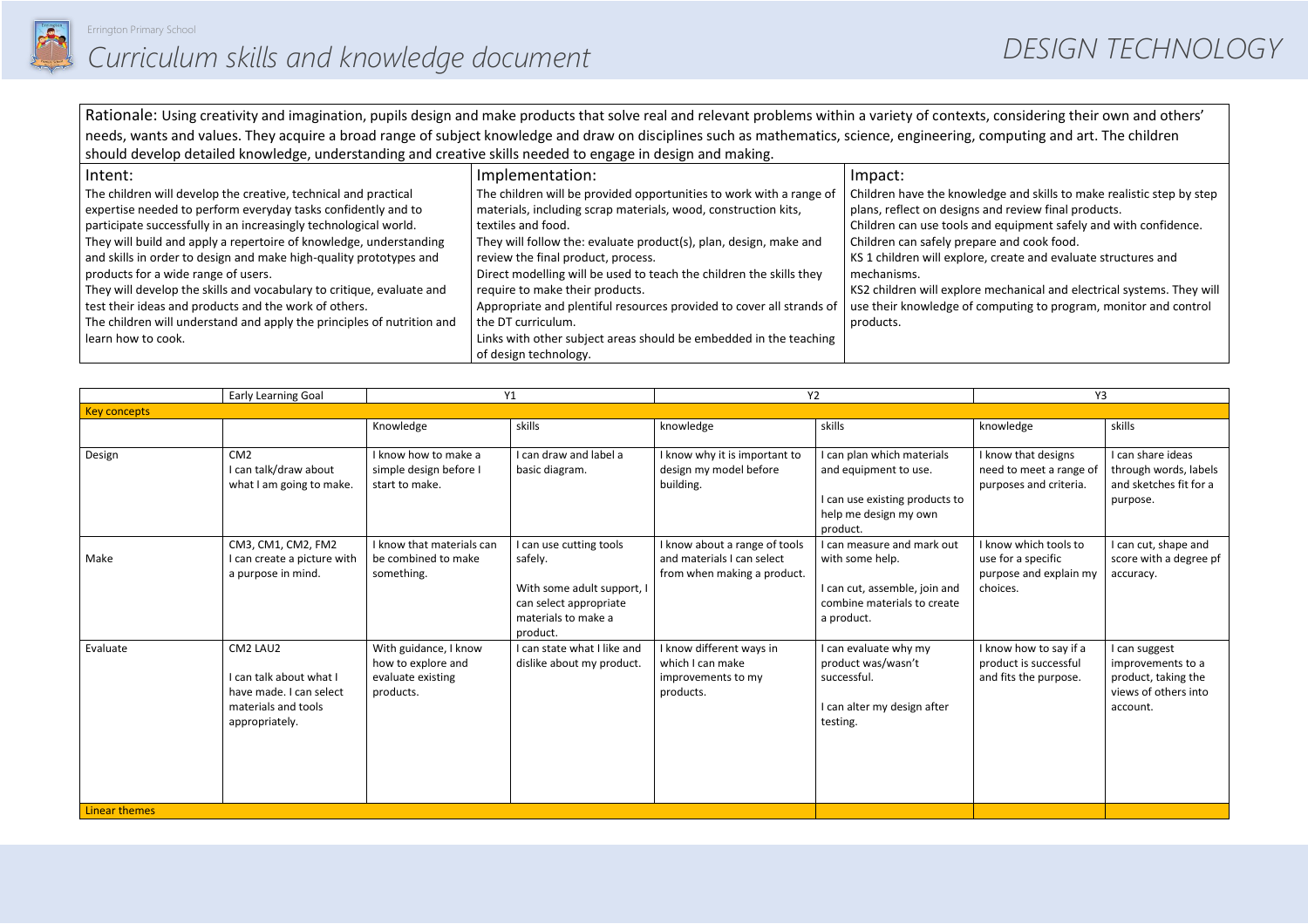

# *Curriculum skills and knowledge document DESIGN TECHNOLOGY*

| Food                | I can talk about food that I | I know that food comes                               | I can prepare a healthy                           | I know the components of a      | I can plan a healthy meal       | I know that food comes  | I can measure and                           |
|---------------------|------------------------------|------------------------------------------------------|---------------------------------------------------|---------------------------------|---------------------------------|-------------------------|---------------------------------------------|
|                     | like and don't like. I can   | from a plant or an animal.                           | fruit salad.                                      | healthy meal based on the       | using the Eatwell Plate.        | from regions of the UK  | weigh ingredients to                        |
|                     | try new foods from new       |                                                      |                                                   | principles of the Eat Well      |                                 | and other countries of  | the nearest gram and                        |
|                     | cultures. I know that some   | I know which foods are                               | I can cut and chop                                | Plate.                          | I can follow a simple recipe.   | the world.              | millilitre.                                 |
|                     | foods are healthy, and       | fruits.                                              | ingredients.                                      |                                 |                                 |                         |                                             |
|                     | some are unhealthy.          |                                                      |                                                   | I know that food can be         |                                 | I know about the        |                                             |
|                     |                              | I know why people should                             |                                                   | farmed, grown or caught.        |                                 | process that food goes  |                                             |
|                     |                              | eat five portions of fruit or                        |                                                   |                                 |                                 | through to preserve it. |                                             |
|                     |                              | vegetables a day.                                    |                                                   |                                 |                                 |                         |                                             |
| Mechanisms          | I can show an interest of    | I know what a wheel, axel                            | I can make a wheel and                            | I know how a simple             | I can make moving parts on a    | I know about wheels,    | I can design and build                      |
|                     | how things work exploring    | and chassis are.                                     | axel mechanism.                                   | mechanism can make things       | product.                        | axels and chassis, and  | a model with moving                         |
|                     | wheels, pulling and          |                                                      |                                                   | move.                           |                                 | how they work in        | joints.                                     |
|                     | pushing.                     |                                                      |                                                   |                                 |                                 | conjunction to allow a  |                                             |
|                     |                              |                                                      |                                                   |                                 |                                 | vehicle to move.        | I can plan and design                       |
|                     |                              |                                                      |                                                   |                                 |                                 |                         | a simple moving<br>vehicle.                 |
| Structures          |                              |                                                      |                                                   | I know that a structure can be  | I can cut and join materials to | I know about different  |                                             |
|                     | I can explore how things     | I know how using a butt<br>joint and gusset can make | I can join wood using a<br>butt joint and gusset. | strengthened in different       | create a product.               | bridge designs and why  | I can research, design<br>and make a strong |
|                     | stack and can be             | a frame.                                             |                                                   | ways.                           |                                 | these were used.        | bridge using                                |
|                     | connected.                   |                                                      |                                                   |                                 |                                 |                         | construction materials                      |
|                     |                              |                                                      |                                                   |                                 |                                 |                         | and newspaper.                              |
| Electricity         |                              |                                                      |                                                   |                                 |                                 | I know how to make a    | I can make a bulb light                     |
|                     |                              |                                                      |                                                   |                                 |                                 | bulb light, using a     | when a switch is                            |
|                     |                              |                                                      |                                                   |                                 |                                 | switch.                 | closed (Iron Man's                          |
|                     |                              |                                                      |                                                   |                                 |                                 |                         | eyes).                                      |
| <b>Textiles</b>     | I can use different          | I know how to use a                                  | I can sew along a                                 | I know how to sew using         | I can use simple sewing         |                         |                                             |
|                     | materials for role play      | running stitch on a                                  | template.                                         | holes as a guide.               | techniques on card.             |                         |                                             |
|                     | imagination.                 | template.                                            |                                                   |                                 |                                 |                         |                                             |
|                     | I can explore different      |                                                      |                                                   |                                 | I can use a card loom to        |                         |                                             |
|                     | objects and materials in     |                                                      |                                                   |                                 | weave fabric and wool.          |                         |                                             |
|                     | the water area-floating      |                                                      |                                                   |                                 |                                 |                         |                                             |
|                     | and sinking                  |                                                      |                                                   |                                 |                                 |                         |                                             |
| Health and safety   | I can move objects safely    | I know how to use tools                              | I can follow instructions                         | I know the importance of        | I can use a range of tools      | I know safety rules     | I can explain how to                        |
|                     | and judge the risk.          | safely.                                              | for using tools and                               | cleanliness when preparing      | safely under adult              | when using sources of   | keep myself safe                            |
|                     | I understand the             |                                                      | equipment safely.                                 | food.                           | supervision.                    | heat to prepare food.   | around heat sources.                        |
|                     | importance of hand           | I know the importance of                             |                                                   |                                 |                                 |                         |                                             |
|                     | washing before eating.       | washing my hands before                              |                                                   |                                 |                                 |                         |                                             |
|                     |                              | preparing food.                                      |                                                   |                                 |                                 |                         |                                             |
| Tools and materials | I can use one handled        | I know how to use a vice                             | I can use scissors safely.                        | I know about the properties     | I can use my knowledge of       | I know the correct      | I can explain what                          |
|                     | tools with some accuracy.    | to hold a piece of wood                              |                                                   | of different materials.         | the properties of materials     | terminology for tools   | each tool is used for.                      |
|                     |                              | safely while I cut it.                               |                                                   |                                 | when designing and making a     | and construction        |                                             |
|                     |                              |                                                      |                                                   | I know a variety of tools I can | product.                        | techniques.             |                                             |
|                     |                              |                                                      |                                                   | choose from.                    |                                 |                         |                                             |
|                     |                              |                                                      |                                                   |                                 |                                 |                         |                                             |

|                 |  |           |        |           |        | YO.       |        |
|-----------------|--|-----------|--------|-----------|--------|-----------|--------|
| <b>concepts</b> |  |           |        |           |        |           |        |
|                 |  | Knowledge | skills | knowledge | skills | knowledge | skills |
|                 |  |           |        |           |        |           |        |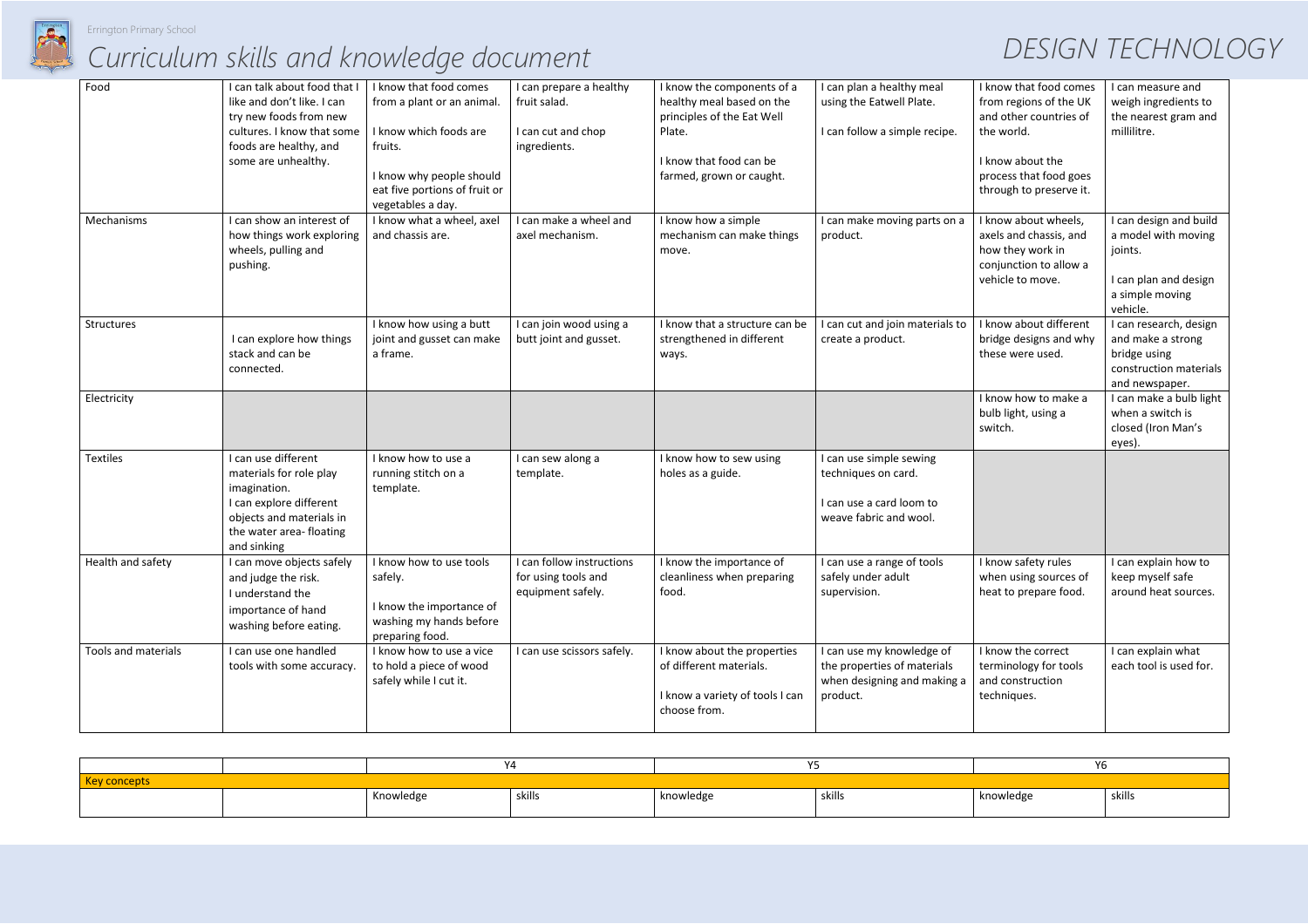

# *Curriculum skills and knowledge document DESIGN TECHNOLOGY*

| Design     | I know how a design can<br>be modified and<br>improved.<br>I know that I can use a<br>range of existing products<br>to help me design my<br>own. | I can create a labelled<br>diagram, considering all<br>the elements I need to<br>combine.<br>I can test out ideas by<br>using a prototype. | I know how to use technology<br>to help me research as part of<br>the design process.               | I can make and follow a set of<br>detailed instructions when<br>making my product.<br>I can use research to inform<br>and develop detailed design<br>criteria to inform the design<br>of innovative, functional and<br>appealing products. | I know that effective<br>design occurs in stages<br>and needs to be<br>reviewed and modified.<br>I know that products<br>have specific functions<br>and need to be<br>designed with this in<br>mind.   | I can use my<br>knowledge of a broad<br>range of existing<br>products to help<br>generate ideas.<br>I can create sketches,<br>annotate diagrams,<br>make prototypes,<br>evaluate designs and<br>make changes.       |
|------------|--------------------------------------------------------------------------------------------------------------------------------------------------|--------------------------------------------------------------------------------------------------------------------------------------------|-----------------------------------------------------------------------------------------------------|--------------------------------------------------------------------------------------------------------------------------------------------------------------------------------------------------------------------------------------------|--------------------------------------------------------------------------------------------------------------------------------------------------------------------------------------------------------|---------------------------------------------------------------------------------------------------------------------------------------------------------------------------------------------------------------------|
| Make       | I know an alternative way<br>for fixing something if the<br>first attempt is not<br>successful.                                                  | I can measure and mark<br>out to the nearest cm and<br>mm.                                                                                 | I know about the properties<br>of a range of materials and<br>use this knowledge when<br>making.    | I can select and combine<br>from a range of materials and<br>components using<br>appropriate techniques.                                                                                                                                   | I know that there are a<br>range of different tools<br>and that they are<br>suitable for different<br>purposes.                                                                                        | I can select from a<br>range of tools and use<br>them safely and with<br>precision.                                                                                                                                 |
| Evaluate   | I know how to evaluate a<br>product by identifying<br>what has been successful<br>and suggesting areas for<br>improvements.                      |                                                                                                                                            | I know how to evaluate a<br>product effectively and<br>identify improvements that<br>could be made. | Following evaluation, I can<br>make improvements to my<br>products.                                                                                                                                                                        | I know how to identify<br>positives and negatives<br>in my design and those<br>of others.                                                                                                              | I can critically<br>evaluate the quality of<br>design, manufacture<br>and fitness for<br>purpose of products.<br>I can create designs<br>and prototypes and<br>change my designs<br>after testing.                  |
| Food       | I know about the types of<br>food/cuisine that come<br>from Italy and/or Mexico.                                                                 | I can use a range of<br>cooking techniques such<br>as mashing, whisking,<br>crushing, grating, cutting,<br>kneading and baking.            | I know about cuisine from<br>Brazil.                                                                | I can follow a detailed recipe<br>and write my own for<br>someone else to follow.<br>I can use a range of cooking<br>techniques, such as griddling,<br>grilling, frying and boiling.                                                       | I know about the types<br>of food available to<br>families weekly during<br>rationing.<br>I know about the<br>importance of balanced<br>diets and about the<br>nutrient content of<br>different foods. | I can plan, create and<br>prepare a menu or<br>dish using food types<br>available during<br>rationing.<br>I can cut, prepare,<br>cook and serve food in<br>different ways<br>depending on the<br>food type or task. |
| Mechanisms | I know how pulleys, cranks<br>and levers work.                                                                                                   | I can use pulleys, cranks<br>and levers.                                                                                                   | I understand how cams and<br>gears work to create<br>movement.                                      | I can use cams and gears in<br>my models.                                                                                                                                                                                                  | I know how a shadduf<br>worked in Ancient<br>Egypt.<br>I know how a range of<br>mechanical systems<br>work, including wheels,<br>axes, chassis, pulleys<br>and cogs.                                   | I can use pulleys and<br>cogs to create a<br>shadduf (Egyptian<br>Irrigation System).                                                                                                                               |
| Structures | I know about the structure<br>of a Roman villa.                                                                                                  | I can work in a group to<br>design and make a Roman<br>villa and hypocaust.                                                                | I know about different<br>methods of strengthening<br>structures.                                   | I can make a Victorian<br>bedroom with furniture.                                                                                                                                                                                          | I know about the<br>different types of<br>designs used for air raid<br>shelters in WW2.                                                                                                                | I can make my own<br>strong and rigid air<br>raid shelter using a                                                                                                                                                   |